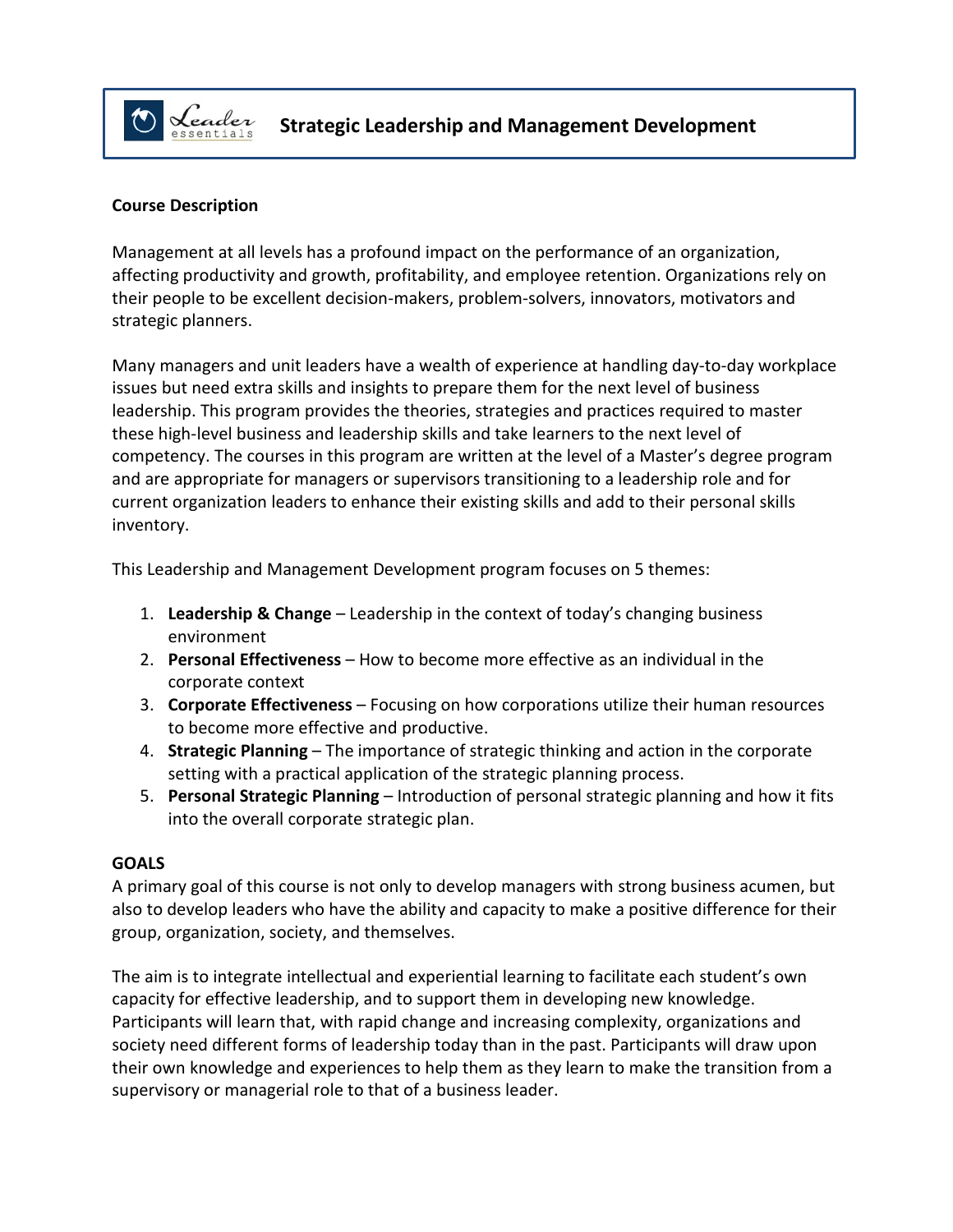### **This program is designed for:**

- Participants who have some experience at the supervisory/managerial level and are ready to take on a broader role.
- Participants who want to make the transition from competent supervisor or manager to inspirational leader.
- Existing leaders who want to become more effective leaders.
- Participants who need a deeper understanding of what drives individual behavior and group dynamics.
- Participants who wish to be more effective in their roles within the organization.
- Participants who need to hone their communication and influencing skills to get results that matter.
- Leaders about to embark on leading a program for change within their organization. Change leadership and change management are distinctly different, serving different purposes. Both are examined at length.

# **LEARNING OBJECTIVES**

Upon completion of this program you will be able to:

- 1. Examine global, economic, technological, and societal trends and their impact on organizations, management and leadership.
- 2. View current leadership challenges from multiple perspectives.
- 3. Explore major leadership theories, characteristics, and styles.
- 4. Understand and explain the key differences between management and leadership.
- 5. Evaluate different personality types and understand how they impact personal performance in the organization.
- 6. Employ techniques to increase personal efficiency in the organization. These will include but are not limited to: managing stress, time management, self leadership, life-long-learning, presentation skills and a mindset for business.
- 7. Employ techniques to increase corporate efficiency. These include but are not limited to: hiring and retention, leading others, communication skills and strategies, conflict resolution, and meeting management.
- 8. Define and explore the characteristics of strategic leadership and the role it plays in organizational success.
- 9. Articulate your own personal vision and strategic leadership plan, with a clear understanding of how this vision relates to effective leadership in your organization.
- 10. Effectively employ a strategic planning process.
- 11. Develop your own personal strategic plan, understanding how it fits into the corporate strategic plan.
- 12. Effectively coach others and lead them to lead themselves.

This program has a practical application. As courses are completed and skills are refined, you will spend time planning actions that you will initiate in the workplace.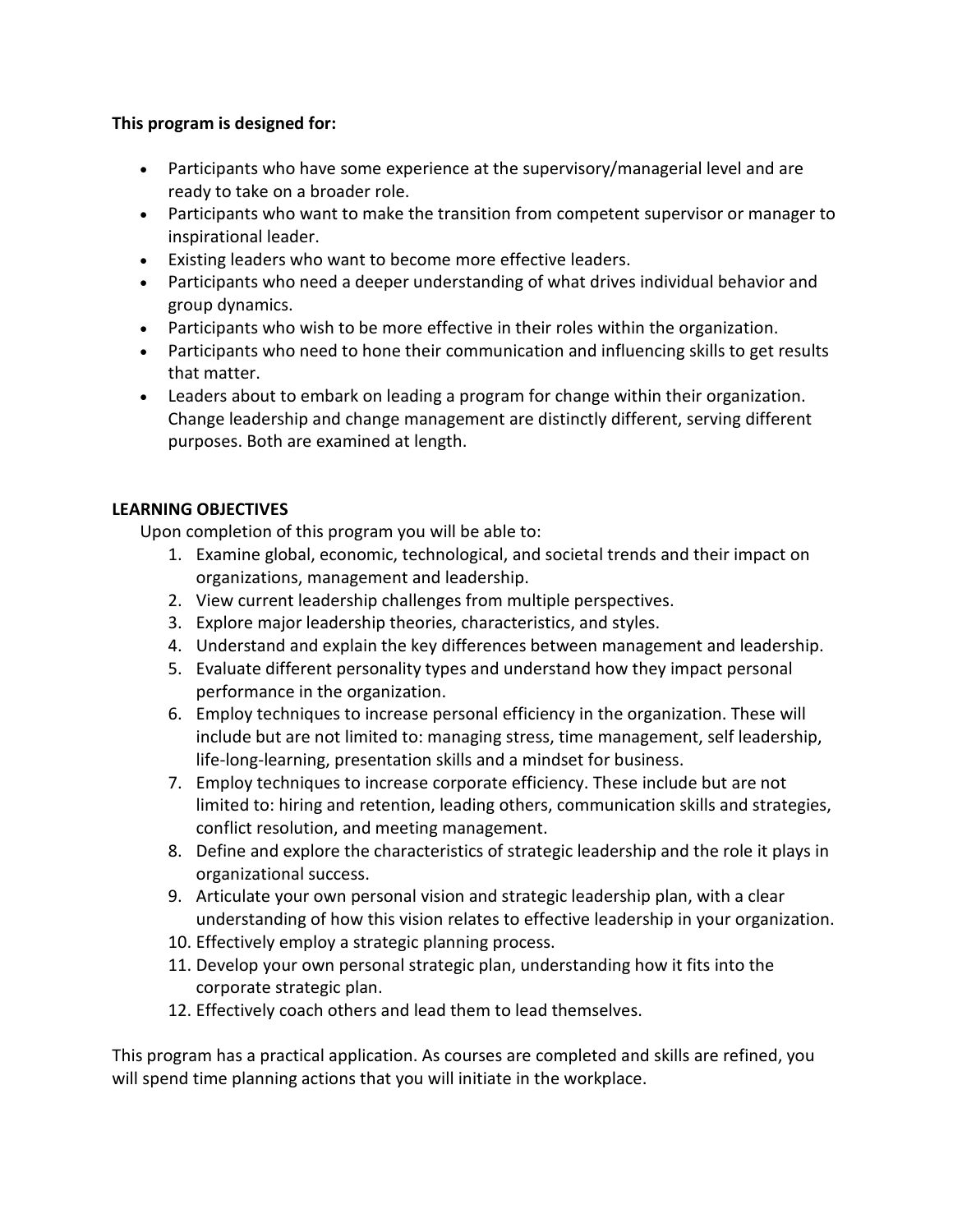#### **Learning Methodology**

The program uses a blended-learning format. Face-to-face "classroom" style sessions are combined with study courses presented online that can be completed in asynchronous and synchronous environments. Mentoring provides guidance and feedback on an individual basis.

The face-to-face components of the program are provided in five retreats spaced out over a 6-9 month period, depending on client need and availability. During these retreats participants will engage in collaborative and cooperative learning in small and large groups, as well as completing individual work including assignments. Between retreat events, participants will work on assigned courses, participating in an online group forum for discussion and sharing, as well as individual and group assignments. This allows for effective management of time, keeping participants "on the job" while they are at work, while at the same time learning and applying new knowledge and skills at work. The ratio of program time spent during working hours versus homework is at the discretion of the client and the participant.

Research shows that learning by discovery is one of the most effective learning methods for adults. For certain types of learning, the work environment is preferred. These are experiential learning opportunities where seeing and doing, the application of craft knowledge, and the interaction with colleagues are required.

For other types of learning, examining research, understanding theories and building strategies, home or other spaces outside the work environment are typically better. The home is often more technologically advanced than the workplace, with faster computers, better sound equipment, less structured use of the Internet, more novelty and short-duration activities, and the opportunity for isolation and immersion in the learning content.

Brain-based learning research teaches us that the human brain is a pattern seeker. For example, while waiting for someone to arrive at the airport, you can scan hundreds of faces per minute, using facial recognition to determine if the person you are seeking has arrived. The brain's natural attention mechanisms constantly scan the environment to detect patterns of danger, interest or novelty. That is why some courseware is best delivered online at home, to avoid environmental disruption. It requires a great deal of self-discipline because the brain is also a program builder. Practice does more than make perfect: it makes permanent. Retention is the process whereby long-term memory preserves learning in such a way that it can locate, identify and retrieve it accurately in the future.

Survival and emotional data are stored quickly. Retention of other data for new learning can be strengthened if:

- The new learning draw upon multiple senses and/or strong emotions.
- The new learning makes sense and fits with the learner's perception of how the world works.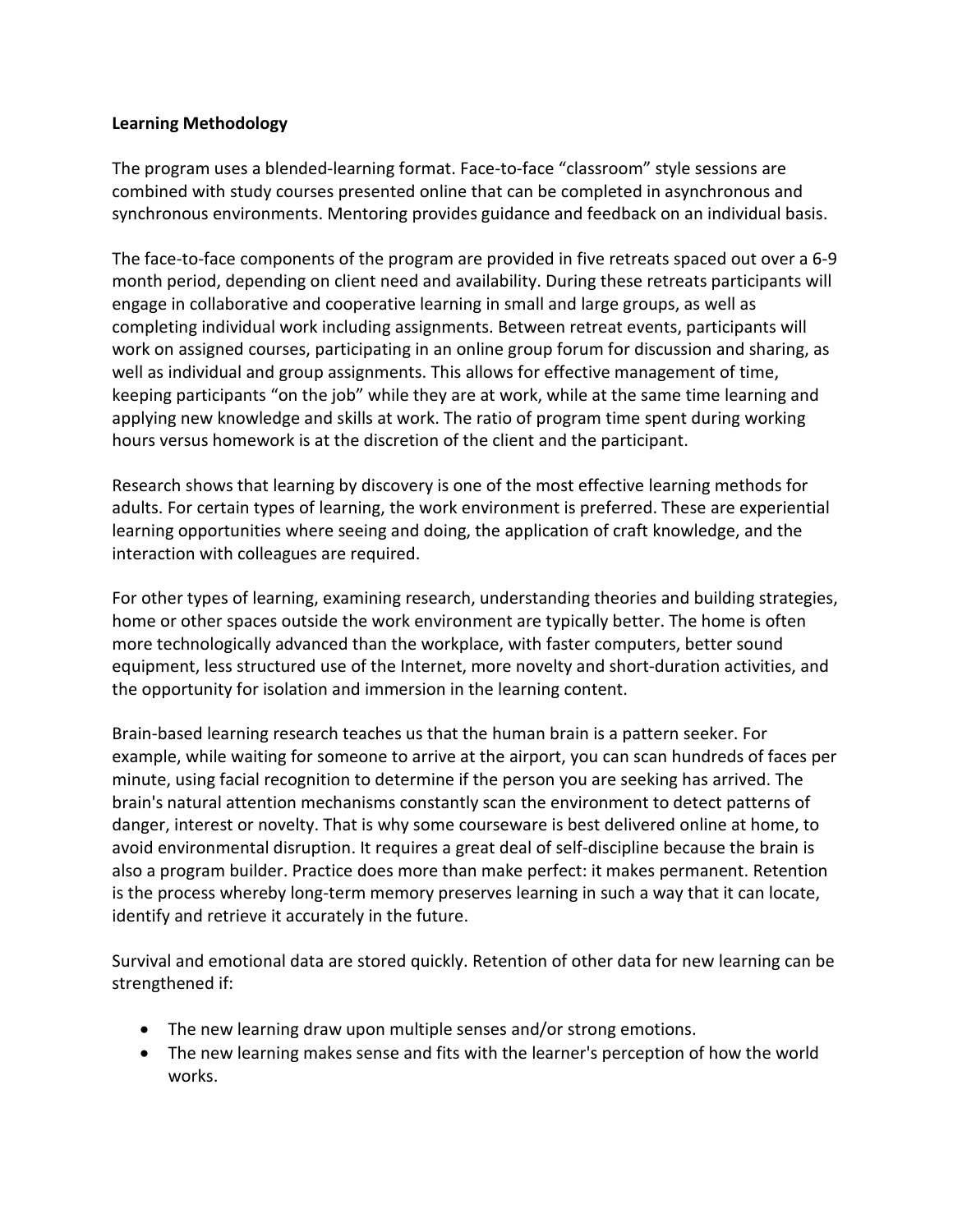• The new learning can be rehearsed. Assigning sense and meaning requires time for processing and reprocessing.

For these reasons, learning at work is highly effective for some of the course content. That is why a blended-learning format is the preferred methodology for this program.

Specific activities will include role-plays, team activities, group learning, case studies, individual or team presentations, self-assessments and other practical activities based around real working scenarios. Learning will be enhanced through active involvement in exercises followed by review. Opportunities for self-assessment will be provided and feedback on individual and group performance will be encouraged. Participants will have opportunities to work on their own individual team issues during the retreats.

# **Retreat 1 (2-day event)**

# **Leadership Today - Day 1**

The topic is designed to provide a thorough and applied treatment of the study of leadership as it applies to organizational management. The course delves more deeply into the area of strategic leadership and provides the framework for comparing and contrasting it to the traditional and emerging understanding of leadership theories, styles, characteristics and roles.

Leadership in the Context of Today's Business Environment

• This topic addresses some of the leadership issues, challenges and opportunities facing modern organizations. These include global, political, generational, economic, technological, ethical and other factors.

Leadership Styles and Characteristics

• A review and discussion of the various leadership styles and characteristics will provide participants with a better understanding of how modern leadership affects organizational effectiveness.

Leadership and Change

• Change leadership is the process that describes how an organization successfully plans and adopts change to reach organizational success and desired outcomes. It usually is an outcome of a strategic planning process that also creates a change management schema. This session will explore the differences of change leadership and change management, both of which will be further studied in the online courseware.

# Leadership Versus Managing

• The historical perspective is that managers give instructions and monitor results, and leaders inspire followers by communicating the mission, vision, values, and goals of an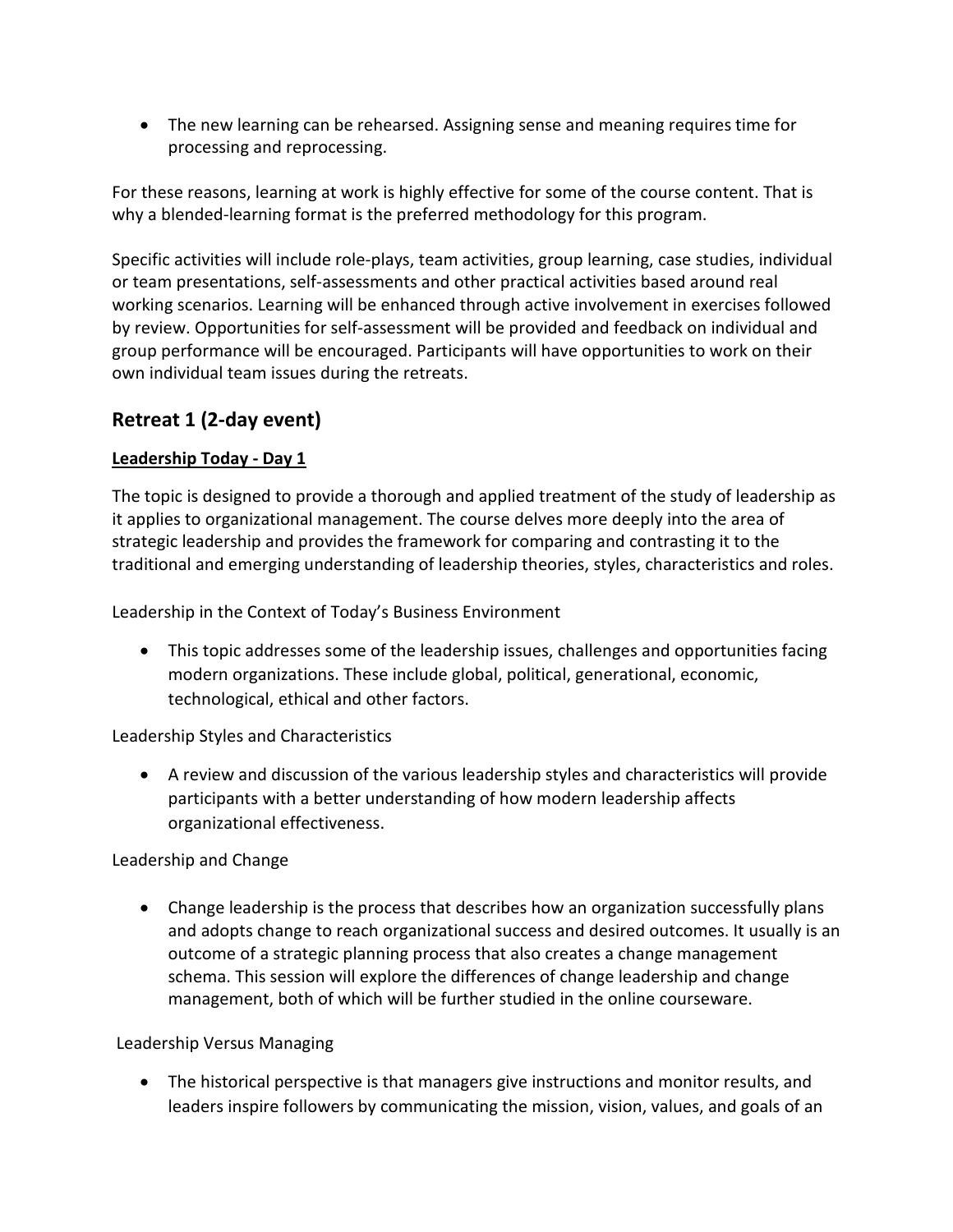organization. The debate on whether leaders are born or developed have preoccupied researchers for decades. These two areas will be examined, with further exploration in the line courseware, specifically the Leadership Management Dichotomy.

# Introduction to Strategic Leadership

• Strategic Leadership is profiled in this course. Effective leaders and senior executives simultaneously focus on a long-term perspective while at the same time monitoring the shorter term day-to-day perspectives of running an organization. A long-term perspective requires that the leader think and act strategically and proactively. Thus, strategy and strategic leadership are linked. This program covers some of the key theories of strategy and strategic planning, and of strategic thinking—particularly in terms of how it relates to leadership.

# **Personal Effectiveness – Day 2**

Self-awareness and personal productivity have become important topics in leadership development. Knowing who you are, and how you operate, both in a business and a personal setting, has a significant impact on one's personal and business life. This topic will cover many areas of personal effectiveness that support increased effectiveness of both managers and leaders. These include:

# Self Awareness

- Participants will have the opportunity to better understand their own personality styles and that of others to be more effective at work and to communicate with others with a better perception of how their personalities influence their behaviors. Participants will also learn how Emotional Intelligence (EQ) and Cultural Intelligence (CQ) play a significant role in the behavior of individuals in the workplace.
- A Personal Skills Inventory will be developed. Each participant will begin this assignment during the retreat, and will use the online course module to complete the exercise and create a diary for continuous examination and improvement.

# Managing Stress

• Stress has recently become increasing recognized as a health and productivity destroyer in the workplace. Participants will explore some contributors to stress and how some of those might be managed, minimized and dealt with so that employees become healthier and thus, more productive and happier at work.

# Time Management & Prioritization

• This topic will emphasize ways that participants can exert control over their time at work. Participants will analyze their own current time management strategies and identify the areas they would like to improve. Participants will learn how to plan and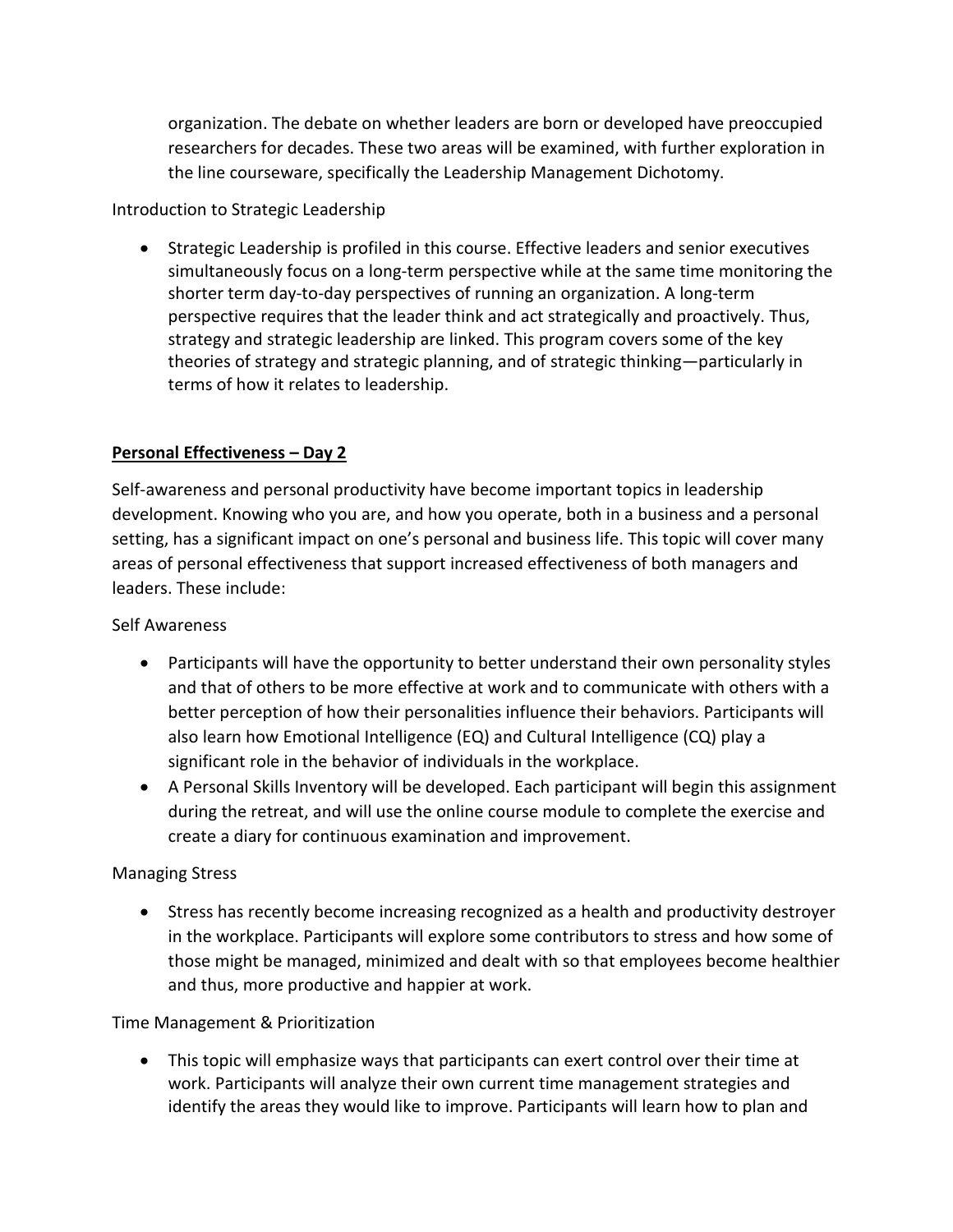organize their workloads by constantly setting and clarifying priorities, recognizing major timewasters and develop methods to decrease them. in addition, they will identify their own unique style of applying time management principles. Participants will complete a homework assignment using the online course module. Upon completion of the courseware each participant will be expected to develop their own time management plan and be prepared to present it at the next retreat.

# The Power of Focus

• One of the key ingredients to increased productivity is the ability to be completely focused on the task at hand. Modern day distractions such as smart phones, emails, the Internet, and other technologies often hamper focused attention and creative thinking. This topic will be explored with the goal of discovering and adopting techniques to be more focused and mindful.

# Self Leadership

• The path to be a great leader is to be a self-leader first. Self leadership refers to the ability to lead or influence one's own behavior. This concept relates to individual Values, Assumptions, Beliefs, and Expectations. Self leadership means among other things, being a role model and leading by example. It also requires the ability to break old habits and create new ones.

# Lifelong Learning (LLL)

• Most people today are aware of the saying that learning should continue from the cradle to the grave. Participants will explore what it means to be a life-long-learner, and how it relates to their ability to be productive at work and its impact on growth and success. Participants will be asked to include LLL as a component of their Personal Strategic Plan, which will be dealt with in detail at Retreat 4.

# Presentation Skills

• The ability to make presentations is not only for people with sales and business development functions. It is a necessity for most people in organizations to have some ability to make a presentation (a pitch for example). After a brief course on presenting effectively, participants will have the opportunity to make a brief presentation on a topic of their choice to their peers. For most people, to remain effective, this requires continual practice and self-examination. Ongoing work will take place using the online course module, The Skilled Communicator.

# Mindset for Business

• Understanding mindset is important because the beliefs you adopt for yourself deeply affects the way you lead your personal and work life. Mindset as a topic will be explored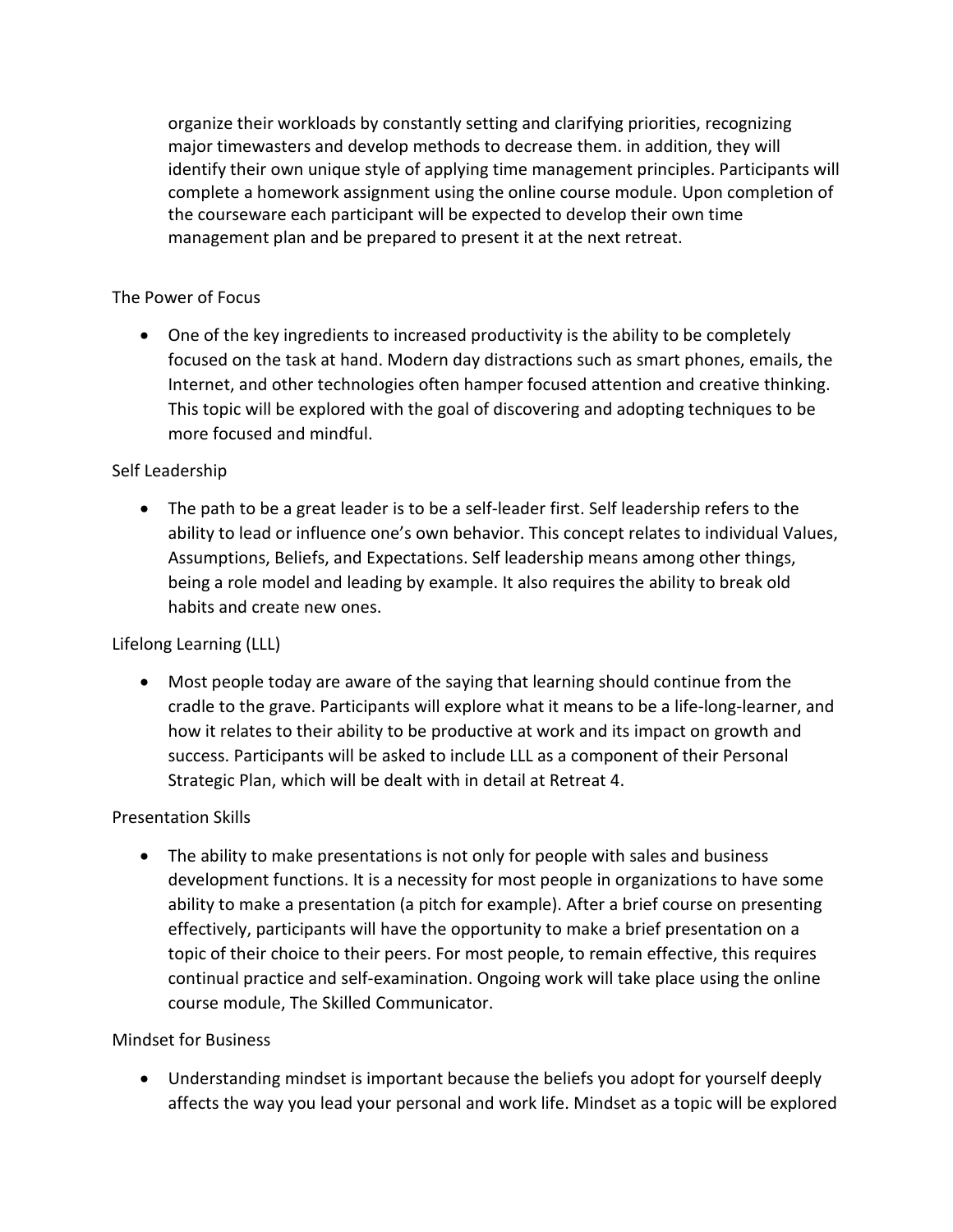and participants will have the opportunity to reflect on their own mindsets and how they might be able to make some changes to enhance their business and personal lives.

### **Homework**

- 1. Assigned coursework
	- a. The Leadership Management Dichotomy
	- b. The Skilled Communicator
	- c. Time Management and Prioritization
- 2. Personality styles test relate how it helps/hinders you in your job/career
- 3. Mindset audit
- 4. Continue to develop the Personal Skills Inventory

# *While Day 1 and 2 are part of the same Retreat, Day 3 will take place at least 45 days after the completion of the first Retreat.*

# **Retreat 2 (1 day event)**

# **Corporate Effectiveness – Day 3**

This topic will cover several areas that all relate to how organizations can use their human resources more efficiently.

As a prerequisite, participants will have completed three online course modules:

- 1. Diversity and Respect in the Workplace
- 2. Referent Power and Staff Leadership
- 3. Building Staff Capacity

# Hiring and Retention (generational differences)

• All organizations are cognizant that their human resources are the most importance asset they have and are constantly looking at ways to better hire, retain, motivate, and develop their employees. The baby boomers who are now leaving the workforce were a fairly homogenous group with respect to attitudes, aspirations, behaviors, and performance in the workplace. Today, employers are not only dealing with boomers retiring, but also with a multigenerational and multicultural workforce. Participants will review the opportunities and challenges of dealing with diversity and will explore ways to optimize on their talents and personalities.

# Leading Others, Leading Teams

• Being a good manager or leader means knowing how to get the most out of their employees and at the same time ensuring that their talents, aspirations and in line with their goals. This includes, among other things, delegating effectively, providing them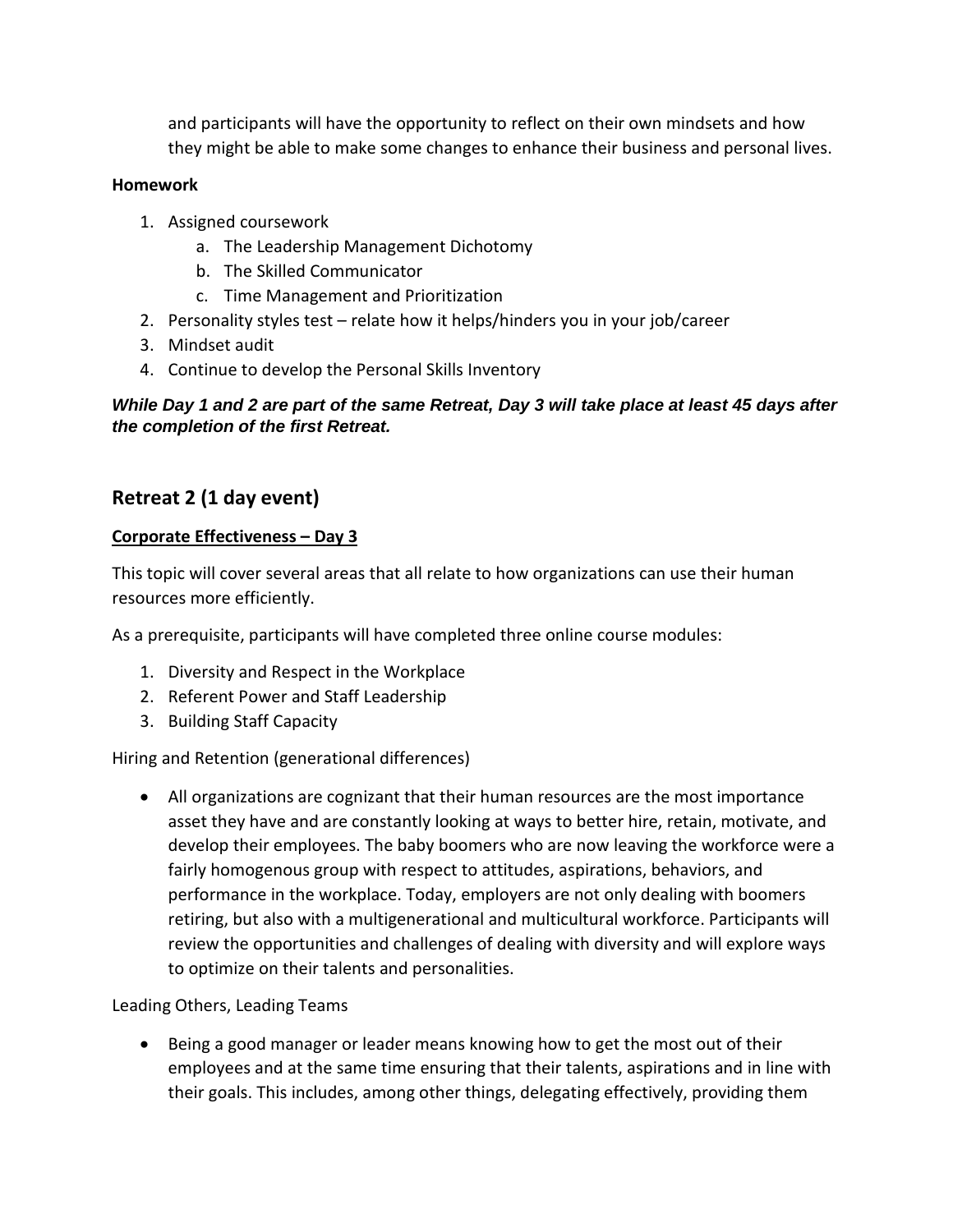with clear roles, responsibilities, and accountability, using proper praise and feedback. This is often referred to as "creating an environment where they can Shine". Learning to lead teams may include the use of Team Charters, which are team versions of mission/vision/values/goals.

Communication Skills and Strategies

• Given the average organization has a diverse workforce, it is increasing important to create communication strategies that are geared to specific recipient groups. Participants will have the opportunity to create communication strategies based on specific cases.

# Meeting Management

• "Meetings, meetings, bloody meetings". In Corporate America, no one can dispute the claim that "so many meetings are a waste of time". Participants will analyze the use of meetings in their domain and will explore ways to reduce the amount of meeting time, or at the very least, discover ways to make them more efficient.

# **Conflict Resolution:**

This topic covers several areas of organizational behavior, from team dynamics to workplace discipline. Following an introductory discussion of the concepts of a collaborative and functional culture, participants will be assigned the following online course modules:

- 1. Building a Collaborative Culture
- 2. Communication and Recognition
- 3. Working with Teams
- 4. The Discipline Process

# **Homework**

- 1. Presentation on personal effectiveness progress/practice
- 2. Strategic planning preparation
	- a. What's working
	- b. What's not
	- c. Recommendations for improvement
- 3. Articulate current mission/vision/values
- 4. Complete online course module The Value Chain

# **Retreat 3 (1 day event)**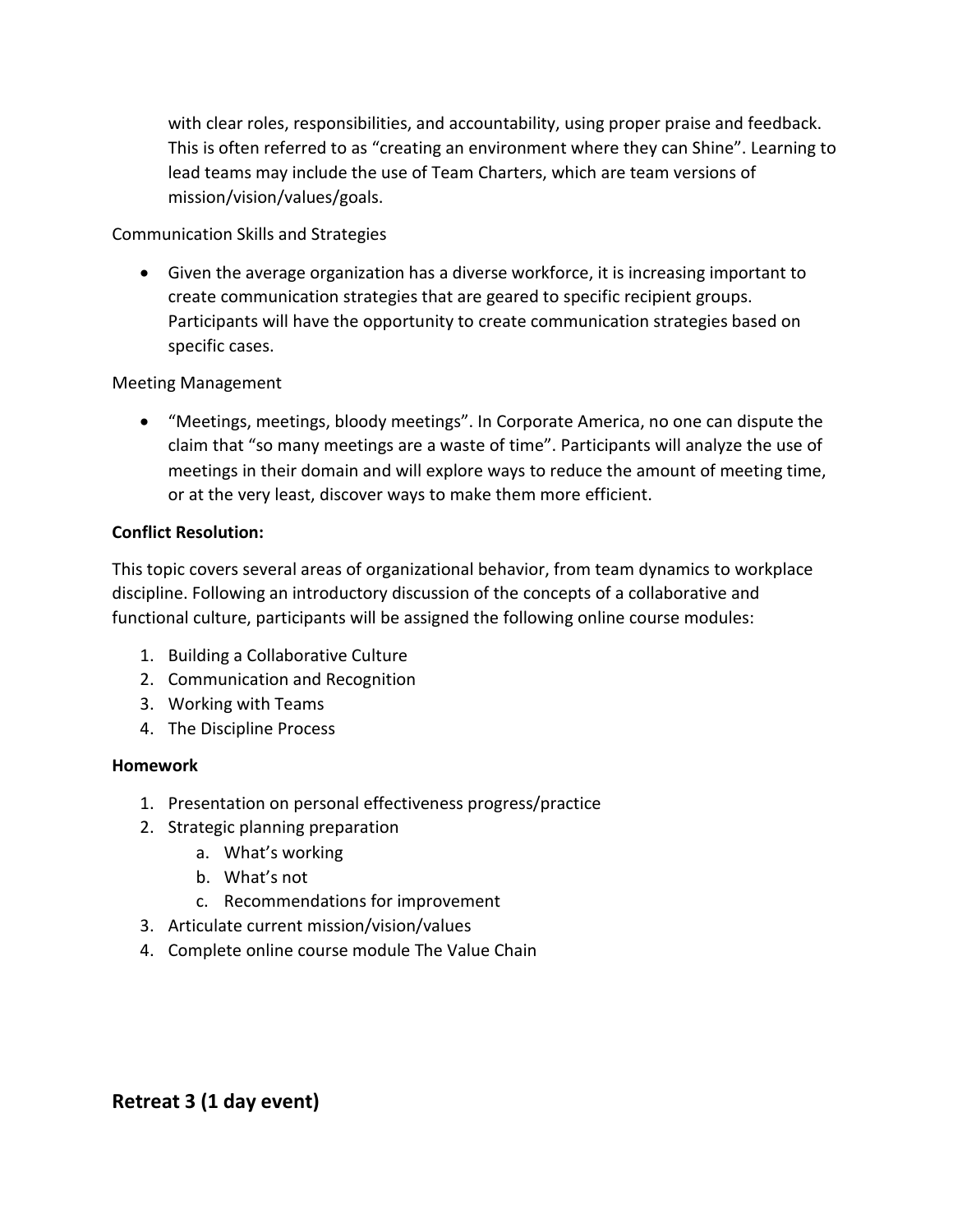# **Corporate Strategic Planning – Day 4**

**"Strategic Planning**" is a verb and not a noun. It is an organization's process of defining its strategy, or direction, and making decisions on allocating its resources to pursue this strategy, including its capital and people. The outcome is normally a strategic plan which is used as guidance to define functional and divisional plans, including Technology, Marketing, etc. Strategic planning is a leadership function that provides an action-oriented framework for the management's vision for the future. Peter Drucker the famous management guru believes that "the purpose of strategy is to enable an organization to achieve its desired results in an unpredictable environment"

# Strategic Planning Process

It is not an organizational review nor is it ever a finished process or document. It is

- A vision of the preferred future.
- A tool for managing change
- Focused on action.
- A guide for your organization in translating key objectives into achievable results.
- A living document and ongoing process

#### What It Achieves:

- Promotes a common vision.
- Provides a basis for consultation and feedback from key managers.
- Increases the likelihood of "buy-in."
- Helps create a commitment to action and to overcome organizational inertia and inaction.
- Increases the probability that efforts are being applied to activities that will achieve the intended results

# Mission/Vision/Values/Goals:

As a prerequisite, participants will have completed the online course module Shared Vision and will bring a copy of their final written assignment to the event for participation in a group discussion and review.

The following interactive lessons will include individual and small group work:

- 1. Strategic Planning Facilitation
- 2. Creating the Action Plan
- 3. The Follow-up

All required study materials will be distributed prior to the day of the event. Some will have instructions on individual preparation for the activities.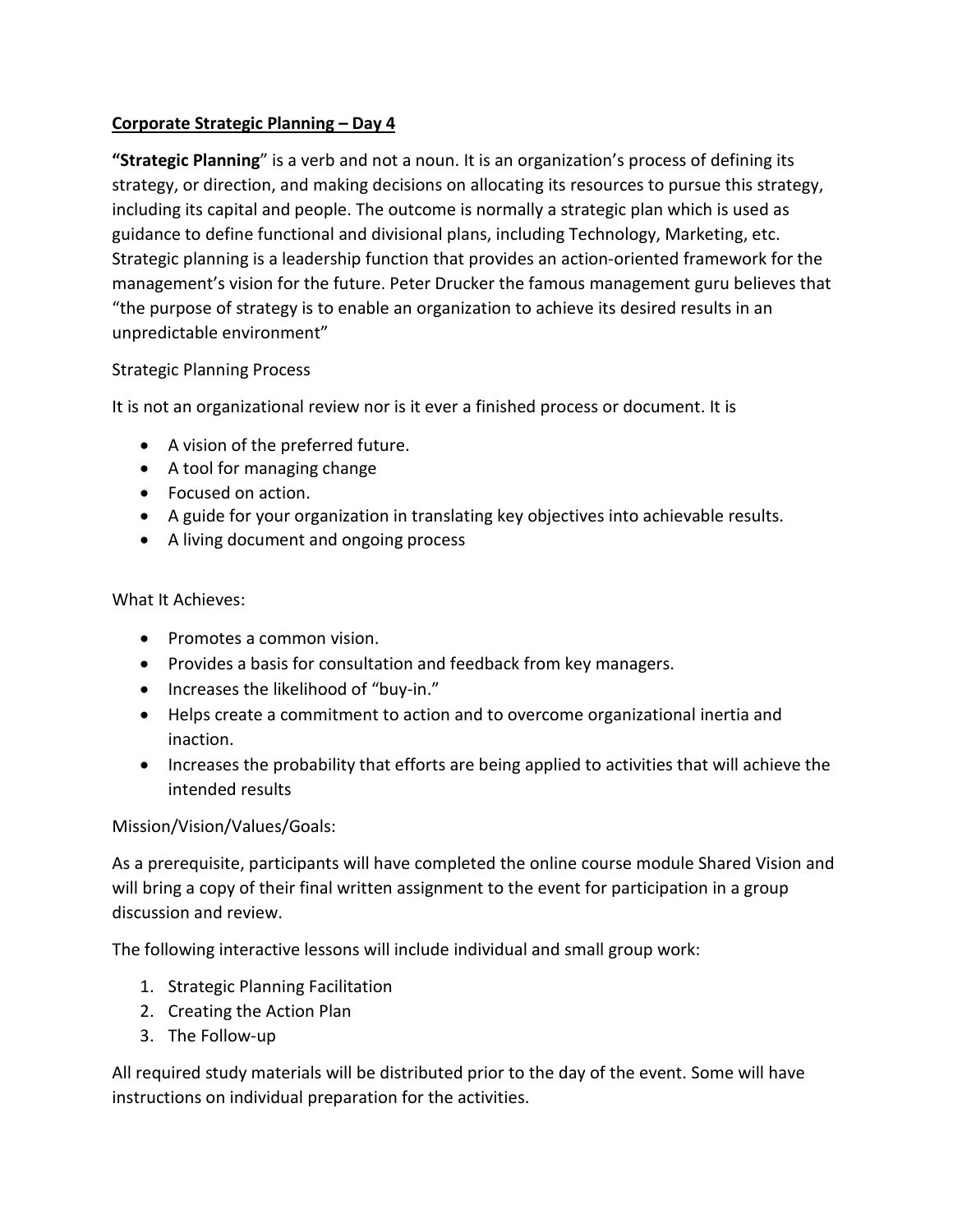### **Continuing Professional Development**

Continuing professional development ensures that each person is capable of keeping pace with change and the ongoing evolution of standards in their field of endeavor. Ensuring that your knowledge and skills remain relevant and up-to-date makes you employable, promotable, and beneficial to your employer, yourself, and society.

To be effective professional development should be planned. Serendipity may provide you with an unanticipated growth opportunity, but planning ensures it. In considering the body of knowledge and the skillsets you have, work with, want and need, you will design a professional development plan suited to your personal as well as corporate goals.

#### **Homework**

- 1. Presentation on where you fit into Corporate Strategic Plan
- 2. Develop Professional Development strategy/plan

# **Retreat 4 (1-day event)**

#### **Personal Strategic Planning - Day 5**

Having a personal strategic plan makes life a lot easier than not having one. Knowing where you are going and how you are going to get there just makes sense.

Most businesses and organizations have a strategic plan but only a very few individuals do. This topic will reveal why having a personal strategic plan is important not only from a personal perspective but also from a business perspective.

Building on the work done in developing their personal professional development plant, participants will develop their own personal strategic plan with the added dimension of how their plan fits in or is synchronous with the strategic plan of their organization. The potential benefits are significant. Participants will be expected to submit their personal strategic plans as part of their final report.

#### **Homework - Book (or Articles) Review**

There is an abundance of information on leadership to the point where it can be confusing to discern research-based and academically-accepted tenets of effective leadership from contemporary and anecdotal tales of success that seem, by their very nature and style, to be as compelling. It is a requirement of this program to complete two book or article reviews. One is conducted in a small group environment as a subgroup of the cohort. The other is completed as an individual.